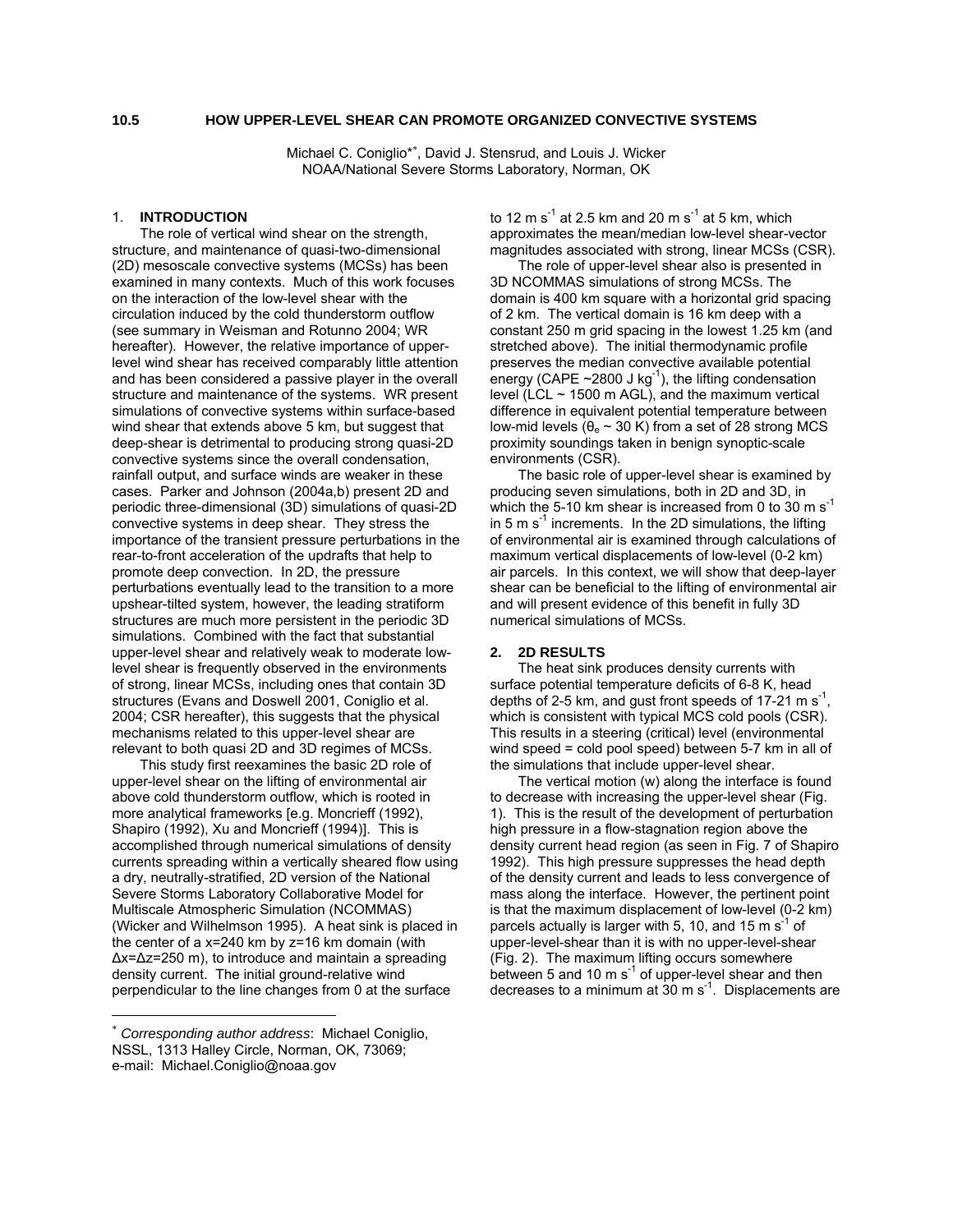roughly the same for 18 m  $s^{-1}$  of upper-level shear as they are for no upper-level shear and are clearly larger for intermediate shear values. It is interesting that much of the range of the observed 5-10 km shear within strong MCS environments is contained within shear values of 5-20 m  $s^{-1}$  (CSR).



**Fig. 1. Evolution of the maximum vertical velocity along the density current for the 2D simulations with 0, 10, 20, and 30 m s-1 of upper-level shear.** 



**Fig. 2. The distribution of the maximum vertical displacement (m) of low-level (0-2 km) parcels for various values of 5-10 km shear. Thin solid lines enclose the maximum and minimum values among a set of 21** trajectories, thin dashed lines enclose the 25<sup>th</sup> and 75<sup>th</sup> **percentiles, and the thick solid line is the median.** 

Insight into this basic behavior is gained through an illustration of trajectory paths for the 0 and 10 m  $s^{-1}$ shear cases (Fig. 3). For the no shear case, the parcels rise as they converge along the density current and are swept rearward relative to the gust front (Fig. 3a) forming a jump-type updraft (Moncrieff 1992). For the 10 m  $s^{-1}$  shear case, the low level parcels (0-1 km) are forced over the density current as before in a jump-type updraft (Fig. 3b). However, the parcels that begin in the 1-2 km layer overturn after they are forced upward (Fig. 3b), which results in the much larger vertical parcel displacements (Fig. 2). The flow then represents a mixed jump and overturning updraft that exists in the "steering-level" model of squall lines (Moncrieff 1992), in which the overturning is a result of a critical layer in mid levels (5-7 km). Time integration of w along the parcel

paths reveals that, despite the fact that the low level parcels experience the strongest w, the elevated parcels rise for much longer periods. With stronger upper-level shear, the perturbation high pressure (not shown) eventually limits the vertical scale of the overturning and is the reason for the decrease in maximum lifting beyond an upper-level shear of  $\sim$ 8 m s<sup>-1</sup> (Fig. 2). However, this confirms the hypotheses developed in more analytical frameworks that deep-tropospheric shear with a steering level increases residence times of parcels despite lowering w along the interface. At least for the low-level shear profile and the cold pools examined in this study, the important result added by this study is that *shear added entirely above the cold pool can cause an increase in lifting associated with an overturning updraft within deep tropospheric shear* and provides a concept for how "suboptimal" systems (in the context of WR) can be enhanced in ways other than the



**Fig. 3. Example of low-level parcel paths (thick solid lines) for the (a) 0 m s-1 and (b) 10 m s-1 upper-level shear cases. Instantaneous perturbation potential temperature (blue lines) and w (orange lines every 2 m s-1) also is shown.** 

#### **3. 3D RESULTS**

In the 3D simulations, the prominent differences resulting from the addition of upper-level shear are found in the evolution of w and in the domain total precipitation mixing ratio (not shown). The max w for the cases with upper-level shear becomes much larger after 2 h, which coincides with the transition of the line from isolated convective cells into an organized MCS structure. Fig. 4 reveals that the case with no upperlevel shear (US0 hereafter) enters an upshear-tilting phase once the cold pool becomes firmly established after 2 h. During this phase, the convective cells weaken and the precipitation becomes located farther behind the gust front, until an equilibrium state is met at ~4.5 h. In contrast, the updrafts remain strong for the cases with upper-level shear throughout the 6 h simulation time. As in WR, these strong updrafts are partially related to the persistence of isolated supercelllike structures that develop along the outer flanks of the system. But an important distinction in this study is that the updrafts along the quasi-linear center portion of the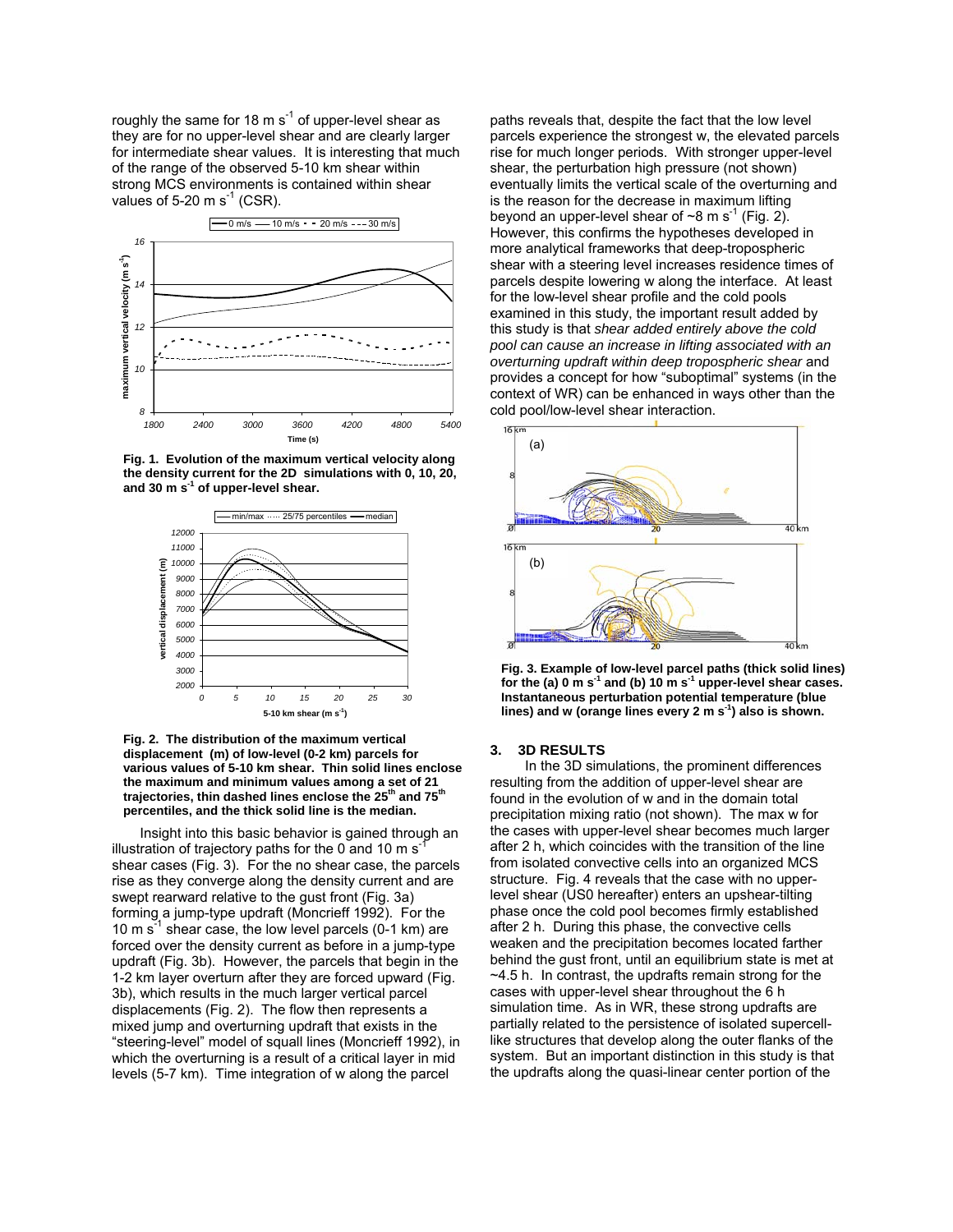system are non-supercellular for the case with 15 m  $s^{-1}$ of upper-level shear (US15 hereafter) and are significantly stronger than the updrafts along the quasilinear portion of the line in US0.

What is particularly intriguing is the role of the initial 3D structure of the cells. In US0, the cells form a solid line of heavy precipitation about 70 km in length at 2.5 h (Fig. 4a, left panel). As a result, the cold pool becomes very deep and the gust front accelerates to a speed of  $> 25$  m s<sup>-1</sup>. This is accompanied by a surge in the surface wind speeds and a significant weakening of the heavy surface precipitation that becomes located farther and farther behind the gust front (Fig. 4b-d, left panels). In this scenario, all of the parcels gain an increase in rearward velocity through a faster gust front motion and stronger low-level buoyancy-pressure accelerations, as found in the 2D simulations of Parker and Johnson (2004b). In US15 however, the existence of deep-shear and 3D structure results in a line of leading convection with more gaps in the heavy precipitation initially (Fig. 4a, right panel), which leads to a shallower cold pool than what occurs in US0. With time, the precipitation solidifies along the gust front and causes it to accelerate, but to a lesser degree than what occurs in US0. Concurrently, *this surge in the gust front is not accompanied by a decrease in the surface precipitation intensity and a weakening of the updrafts in US15*. Trajectory calculations confirm that the elevated parcels are overturning in US15 by spending more time in the regions that favor upward and rear-to-front accelerations and are responsible for the strong, consolidated updrafts and the subsequent bowing in the heavy precipitation through 4 h (Fig. 4b-d, right panels). The overturning helps to maintain the more upright tilt and the strength of the convection despite the consolidation of the cells and the surge in the gust front. What facilitates the overturning is that fact that the cells maintain their 3D structures initially in US15, which leads to a reduction in the acceleration of the gust front, compared to what occurs in US0, and the maintenance of the critical layer in mid-levels. This suggests that the existence of 3D structures doesn't necessarily preclude the applicability of the 2D overturning concepts because of their effects on the cold pool depth and motion.

The increase in total rainfall with upper-level shear is partially related to the maintenance of the leading convection along the center of the line, but the primary reason is the increase in size of the systems (Fig. 5), which suggests an enhanced ability of the cold pool to initiate and maintain convection in these simulations. Along the outer flanks of the cold pool in US0, parcels are quickly swept rearward and do not convect because dry air above 3 km becomes entrained and the parcels quickly become negatively buoyant. However, in US15, the elevated parcels readily convect along the outer flanks of the slower moving cold pool because of longer residence times in the region of favorable upward accelerations and form an overturning circulation with the upward branch close to the leading edge of the gust front.



**Fig. 4. Evolution of the total precipitation mixing ratio at the surface (green lines every 2 g kg-1) that highlights the regions of the heaviest precipitation, the gust front (blue line) and the ground relative wind vectors (every 4 grid points) for a 120 km by 120 km portion of the domain at (a) 2.5 h, and (b) 3 h, (c) 3.5 h, and (d) 4 h for case US0 (left column) and case US15 (right column).** 

## **4. DISCUSSION**

By showing that the structure and maintenance of strong MCSs is sensitive to the magnitude of the upperlevel shear, we do not intend to discount the importance of the low-level shear. Although we don't know the relative sensitivities between the addition of shear in low-levels versus upper-levels, it is shown that even a modest amount of upper-level shear, added to an environment with weak to moderate low-level shear, can